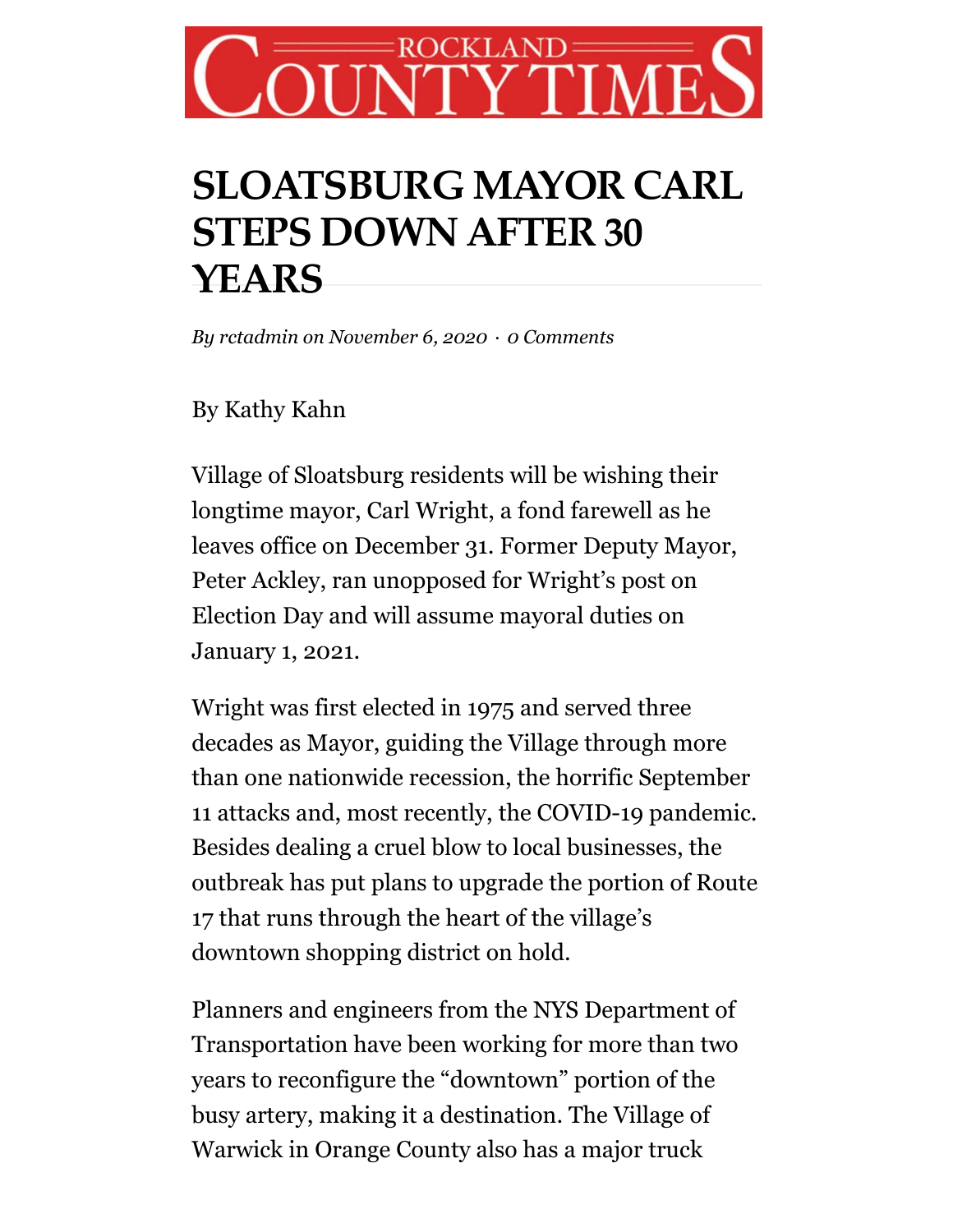route that doubles as the Main Street but has managed to make the downtown a vibrant destination nonetheless. Traffic lights, pedestrian crossing paths and other amenities work to slow truck and car traffic down and keep the street accessible for everyone.

Tuxedo entrepreneur Michael Bruno has spent several million dollars renovating and remediating properties in Sloatsburg's "downtown area," creating an upscale hotel/spa/restaurant complex, Valley Rock Inn, as well as adding several new micro-businesses along the route to complement Sloatsburg's main tourism attraction, Harriman State Park.

"Just about everything is on hold except getting the current municipal roadwork completed," said Wright. "Everyone is anxious to see the NYS Dept. of Transportation complete its studies on the final reconfiguration of the route. The work being done now, along Route 17 is to finish the last 125 feet of sewer that's going in…that job was contracted out by the Town of Ramapo when the original contractor failed to complete the work. Orange & Rockland is also doing some work as well."

Wright has worked hard to get funding for the small village at the northwest end of the Town of Ramapo. When Woodmont Hills' mega apartment complex started going up right outside Sloatsburg's border, he and the Village Board of Trustees lobbied for and received a new fire truck and a new building to house it. "That apartment complex is all multi-story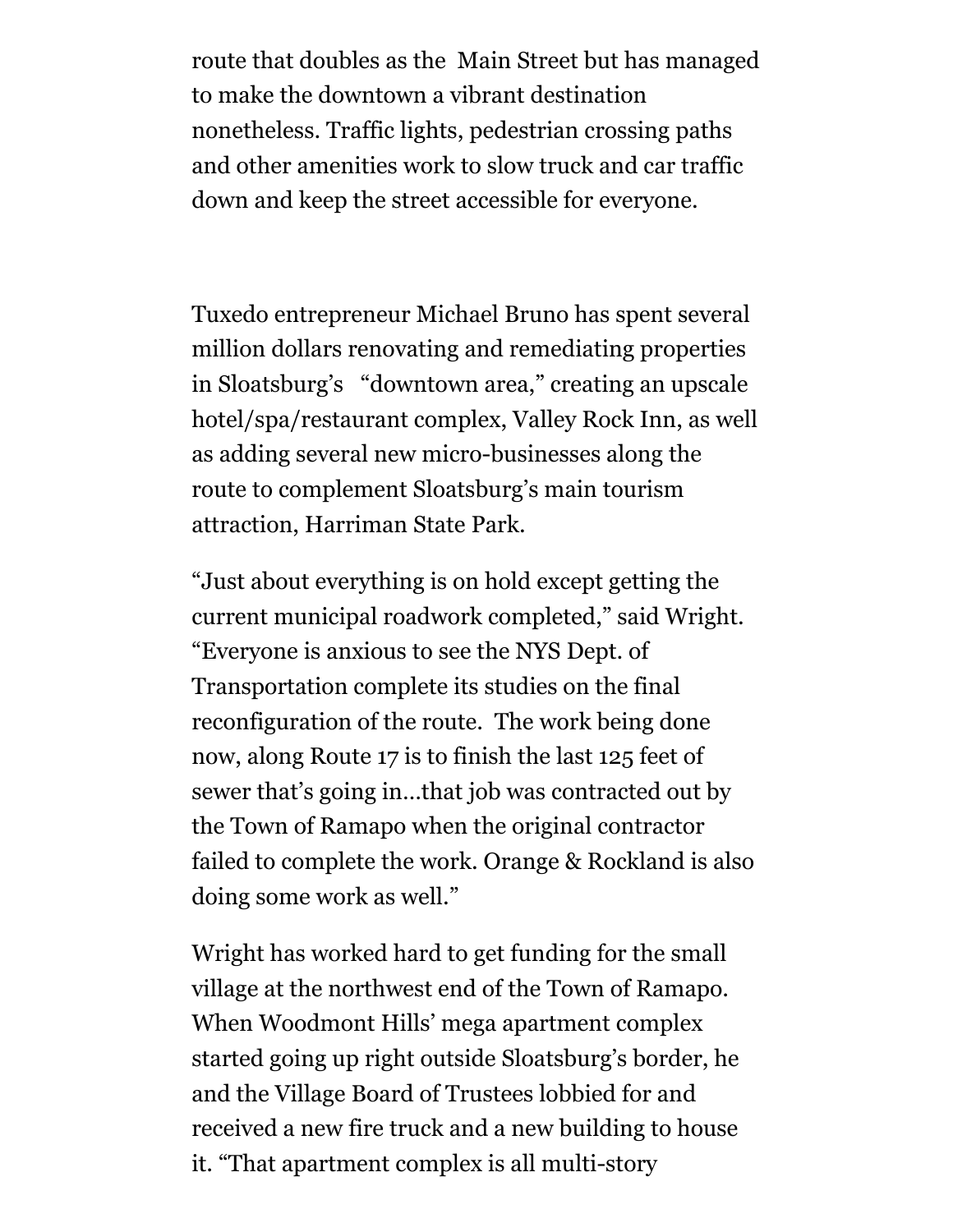buildings, with more being built as we speak…it would have been impossible for us to service that part of Ramapo without a truck that could reach the tops of the taller buildings."

The future of the Sloatsburg Ambulance Corps remains in limbo as of now. In August 2020, its Captain, Michael Gannon, was indicted for absconding with over \$22,000 of its funds. The Village's Ambulance Building has been closed since then, and the Town of Ramapo has been contracting its EMS services out

Wright acknowledged that the loss has made it more difficult for outside EMS services to respond in a timelier fashion. "I've got a very critical letter sitting on my desk right now —an ambulance was called to St. Joseph's Adult Home for a 95-year-old woman who was bleeding profusely—it took the ambulance over an hour to get to her. Obviously, we're not happy with this situation and hope the response time is going to be resolved quickly."

Wright added that one of Sloatsburg's ambulances is in the process of being repossessed, which also stings. "We have some dedicated people here who want to resuscitate our Ambulance Corps. 60 years ago, when it was founded, all its members worked and lived locally. That's not the case anymore. We have many people moving up from New York City who are now commuting to work. Our volunteers spend so much time training—it's as vigorous for them as it is for our volunteer fire departments, 26 weeks—and it just isn't feasible anymore. In the early days, it was more than